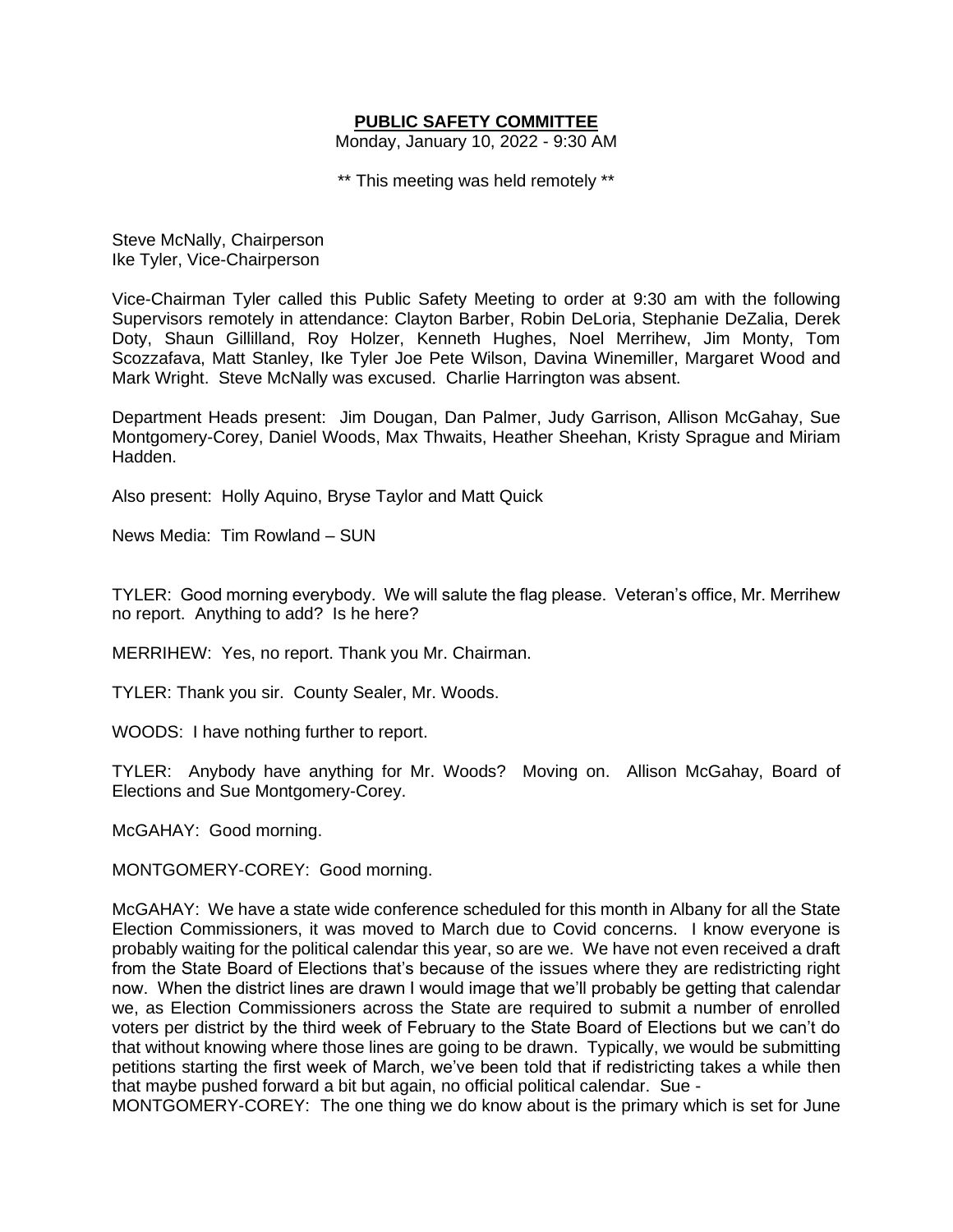28<sup>th</sup> so we know about the primary that's something we do know and we will be doing our Organizational meeting this afternoon by Zoom hopefully you all received the invitation if you're interested in being on the call let us know and we'll send you the link.

TYLER: Thank you very much. Anybody have any questions? Okay, Kristy Sprague, District Attorney. How are you doing today Kristy?

SPRAGUE: I'm doing well how are you? No real report other than trying to get full staffed, had a few interviews so hopefully we'll keep our fingers crossed. Courts are up and running. Still waiting to hear in getting direction with the new Covid upticks so hopefully we will keep our courts open so we can keep things moving in a safe manner. So we're plugging along. If anybody has any questions I'm here.

TYLER: Any questions? I don't see any. Thank you Kristy, have a good day. Max Thwaits, Emergency Services.

THWAITS: Good morning. I have two resolutions today. The first one is a resolution authorizing Emergency Services to apply and accept the 2021 Statewide Interoperable Communications grant SICG21.

TYLER: Can I have a motion for that?

## **RESOLUTION AUTHORIZING THE EMERGENCY SERVICES DEPARTMENT TO APPLY AND ACCEPT THE 2021 STATEWIDE INTEROPERABLE COMMUNICATIONS GRANT (SICG21.) Holzer, Hughes.**

TYLER: Anymore discussion? All in favor signify by saying aye, opposed – carried. Go ahead Max.

THWAITS: The second one is a resolution authorizing Essex County to enter into a five-year contract with the option to extend for another four years with Pictometry International for updating our county Eagle View flight imagery in an amount not to exceed \$728,552.04.

## **RESOLUTION AUTHORIZING THE COUNTY CHAIRMAN OR COUNTY MANAGER TO EXECUTE A FIVE-YEAR CONTRACT AGREEMENT WITH THE OPTION TO EXTEND FOR ANOTHER FOUR YEARS; WITH PICTOMETRY INTERNATIONAL FOR UPDATING OUR COUNTY EAGLE VIEW FLIGHT IMAGERY IN AN AMOUNT NOT TO EXCEED \$728,552.04. Hughes, Wright**

TYLER: Any discussion?

SCOZZAFAVA: Dan, is this the same that you sent us the email on? The Pictometry and the parcels, I mean, is this the same thing program that we're talking about here?

PALMER: Yes, it is. This is our, normally this occurs every five-years or so this is an agreement for nine years, a municipality can only enter into a five-year agreement so it's a five-year with an option to renew for the additionally four-years. Typically, when we do this, we've done this for the last twenty years but typically when we do this it's every, it's around \$400,000, for a five-year contract this is \$728,000 for a nine-year contract now what the intent here would be is I'm going to ask that you take this from unreserved, unallocated funds and then move that into an H fund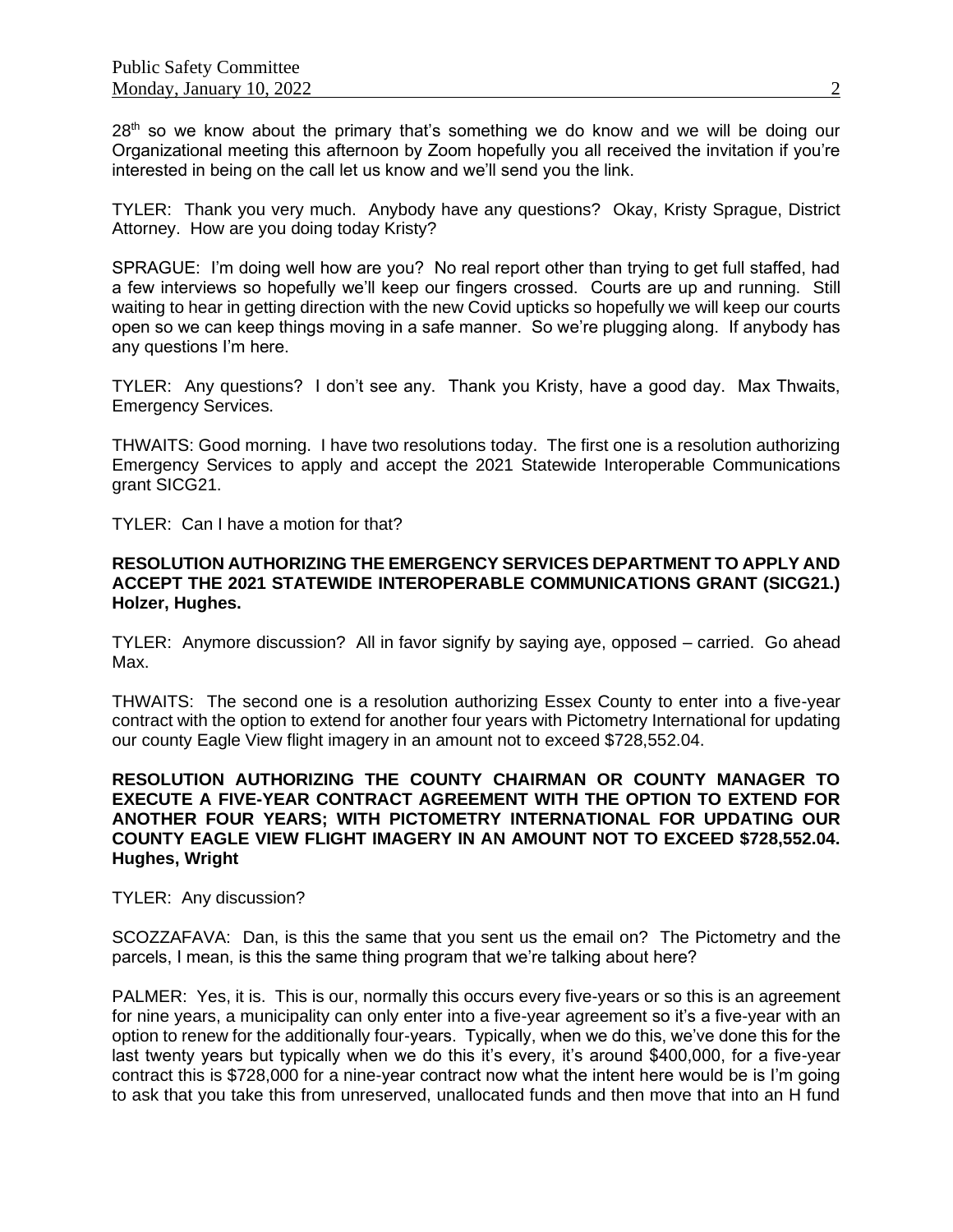and as the project proceeds we'll make the payments from that H fund. What that essentially does is it removes it into a reserve account that won't impact your budgets in years coming because essentially we're using it out of fund balance.

SCOZZAFAVA: Thank you.

TYLER: Anything else?

HOLZER: So Dan is this company shopped out? How do we go about hiring this company because this is a crazy amount of money?

PALMER: Yeah, no this is a GSA contract. It's off of a contract, State and Federal Contract and we continue to use Pictometry because that's all the software that we have in place is software from Pictometry. It would be more costly if you switched over but these are, these are GSA pricing and that's and honestly it's a pretty fair price. We were paying \$400,000 for a five-year agreement s before so I think we are right in that same neighborhood in terms of that and the other benefit to this I guess is that we lock it in over a nine-year period in one contract.

HOLZER: Thank you.

THWAITS: Our first payment would be \$365,926.

DOTY: Thank you. How often is data updated? I talked a little bit with folks here in the town that use the system probably as much as anyone in the county and different parcels come up as being vacant that are not that way anymore so I'm just wondering is this new nine year going to update all the data?

THWAITS: The last flight was 2017.

PALMER: So yeah, as you get the new fly over which we, the reason we're doing this now is because we want to get that flyover done after the snow leaves and before the leaves come on and then once those images are done we will upload the new system. Now in terms of whether a piece is vacant or not vacant that's really the Assessors within towns report that directly up to our Real Property Office so that's part of the process but yeah. These images would update from all of the images we currently have on there.

DOTY: Thank you.

TYLER: Anybody else? All in favor signify by saying aye, opposed – carried. Max, anything else?

THWAITS: That's all I have unless you have any questions.

TYLER: Any questions for Max? I'm not seeing any. Thank you Max.

THWAITS: Thank you.

TYLER: Mr. Reynolds, Sheriff's office – I don't see him on here, no report. Coroners – do we have any of those people here?